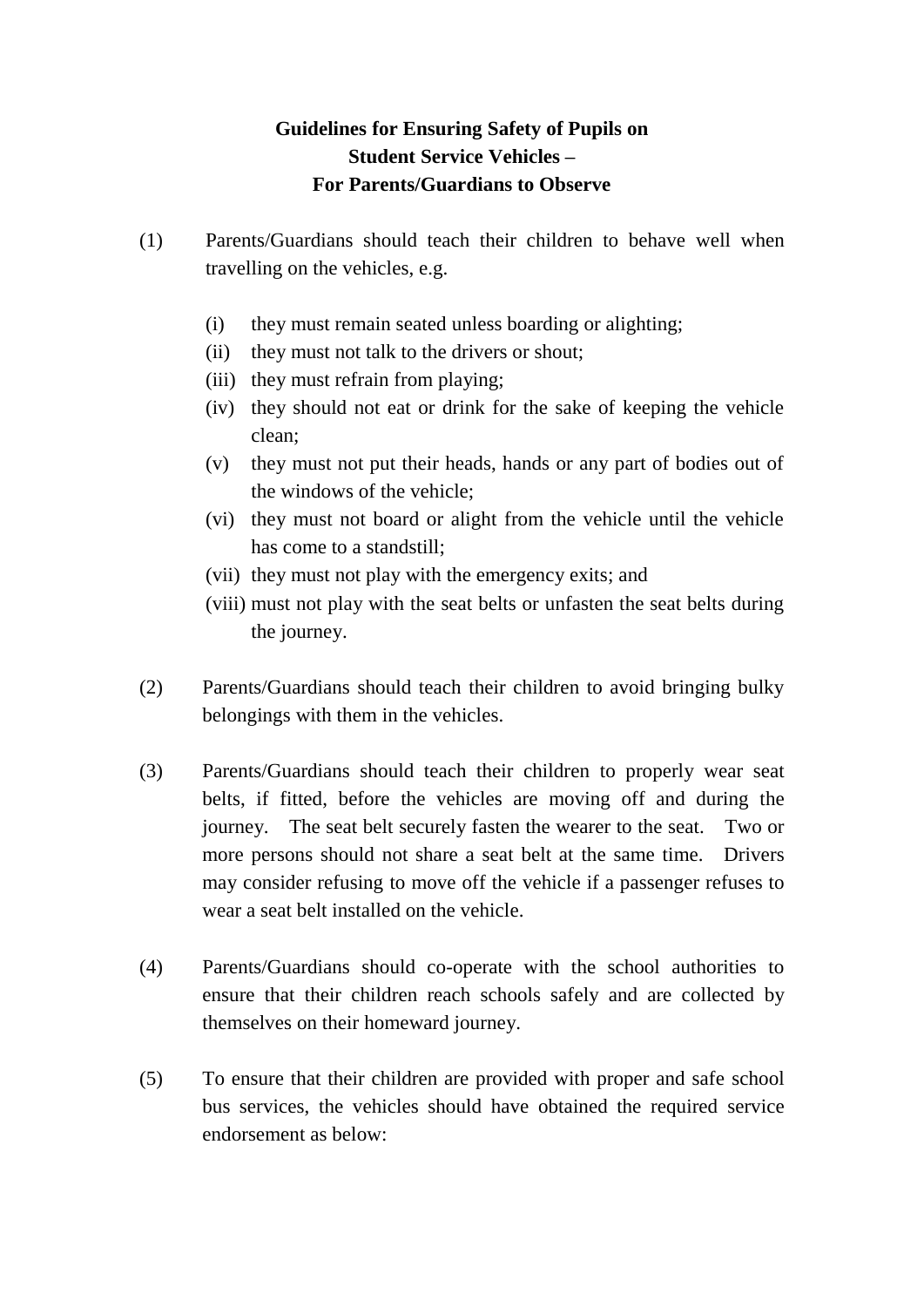- (a) non-franchised public bus operators with valid Passenger Service Licence (PSL) and public buses with valid Passenger Service Licence Certificate (PSLC) with Student Service endorsement issued by the Transport Department; and/or
- (b) school private light bus operators with valid PSL and school private light buses with valid PSLC with School Private Light Bus Service endorsement issued by the Transport Department; and/or
- (c) private bus operators with valid PSL and private buses with valid PSLC with Student Service endorsement issued by the Transport Department.
- (6) Parents/Guardians should note that it is stipulated in existing legislation and licensing conditions applicable to non-franchised buses and private light buses providing student service that, student service vehicles shall be marked plainly on the bodywork of the vehicle with the number of passengers for whom seats are provided. Details are summarized as follows:

Every *bus* shall be marked plainly and correctly in English and Chinese writing of uniform size, not less than 10 millimetres in height *inside the compartment and outside the bus at the rear or on the near side*, with the number of passengers for whom seats are provided [Regulation 48 of the Road Traffic (Construction and Maintenance of Vehicles) Regulations (Cap. 374A)]; and

Every *school private light bus* shall be plainly and correctly marked in English and Chinese writing of uniform size not less than 100 millimetres in height, *on the outside of the vehicle on both the near and off sides*, with the number of passengers for whom seats are provided [Regulation 49 of the Road Traffic (Construction and Maintenance of Vehicles) Regulations (Cap. 374A)].

Operators should ensure that their vehicles do not carry passengers in excess of the passenger seats specified in the registration documents of vehicles and every passenger shall be counted. If any person driving a vehicle on a road carries in the vehicle passengers in excess of the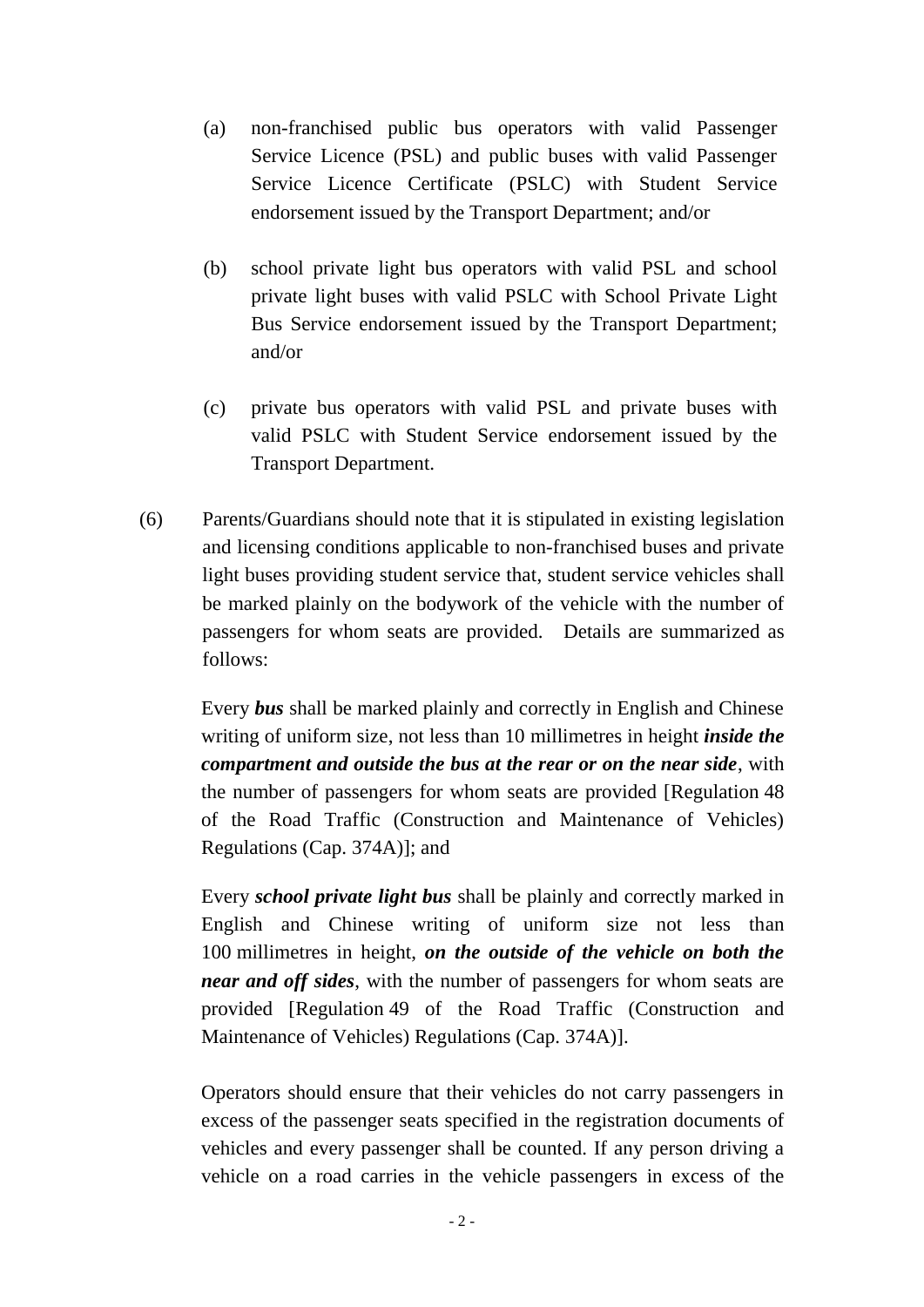number specified in the registration document of that vehicle, the driver commits an offence.

To meet the demand for student transport services as far as possible and to better utilise existing fleet resources, although Regulation 53(1) of the Road Traffic (Traffic Control) Regulations (Cap. 374G) allows that a child under the age of 3 years shall not be counted, and 3 children aged 3 years or above but each not exceeding 1.3 metres in height shall be counted as 2 persons for the purpose of counting the number of persons that may be carried in a vehicle, it is also stipulated in Regulation 53(2) of the same Regulations that drivers shall ensure that each passenger must be seated in a properly constructed seat secured to the bodywork of the vehicle. Operators are reminded *to accord priority to student safety on board and obtain prior consent from schools or parents/guardians before exercising flexibility given by law in counting the number of persons that may be carried in a vehicle*. For more information, please contact 1823 or 2804 2600.

(7) Parents/Guardians should also note that as a licensing condition in the PSL, every non-franchised bus and school private light bus carrying primary and kindergarten students should each provide an escort.

*In recent years, various kinds of extra-curricular activities have been organized by schools keeping the students at school after normal school time. As a result, students would be on their way home at irregular time slots and student service vehicles need to pick up students various times which causes difficulties in deploying escort for every trip. In this light, schools and parent-teacher associations should work in collaboration with operators to agree on several fixed time slots for picking up students. This would not only facilitate operators to comply with the PSL conditions on provision of escort, but also ensure student safety while riding on student service vehicles.*

(8) The Road Traffic (Construction and Maintenance of Vehicles) Regulations (Cap. 374A) stipulates that in every student service vehicle registered on or after 1 May 2009, the vehicle will be required to be fitted with "safer seats". For details, please refer to the "Requirements for Passenger Seats in Student Service Vehicles" at **Annex**.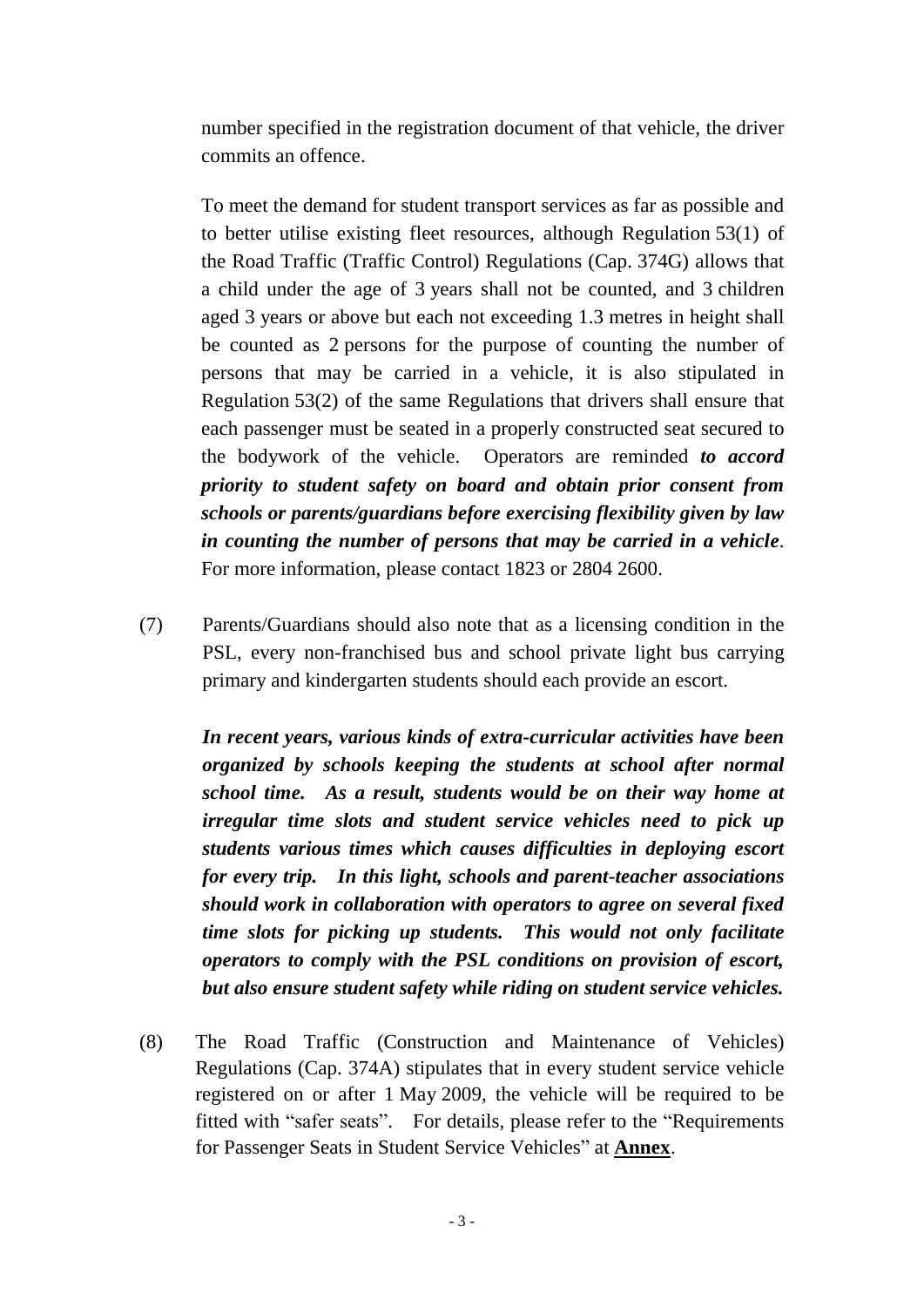- (9) Transport Department encourages the trade to install lap belts on all rear passenger seats on procuring new student service vehicles. Seat belts on passenger seats should observe the seat belt requirements of Part I of Schedule 2 of Road Traffic (Safety Equipment) Regulations (Cap. 374F).
- (10) Transport Department encourages the trade to accord priority to deploying student service vehicles which have been fitted with "safer seats" and have been provided with lap belts for rear passenger seats, when serving kindergarten or primary school students.

Transport Department July 2021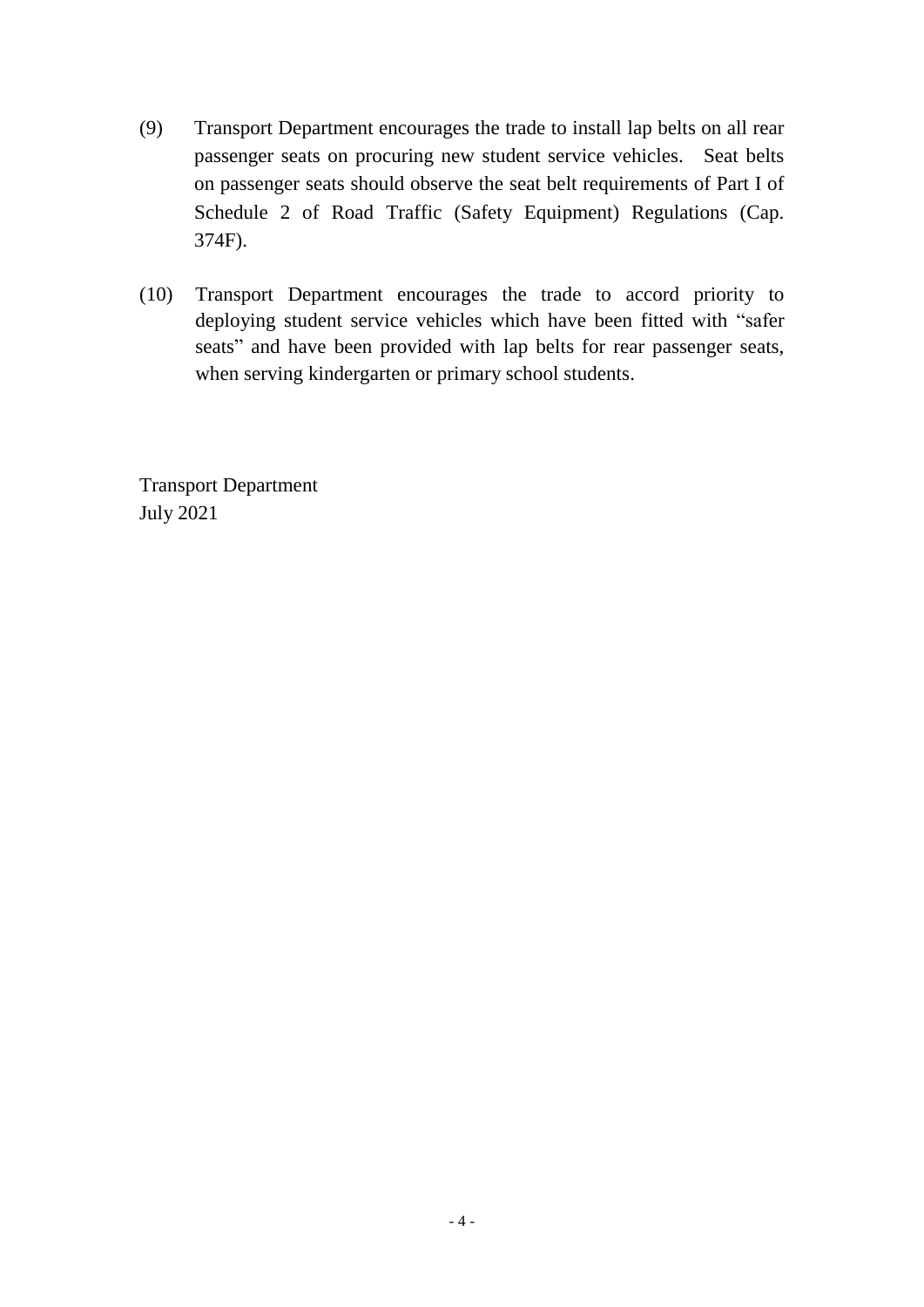#### (English Translation)

## **Requirements for Passenger Seats in Student Service Vehicles (Generally known as "Safer Seats")**

According to the "Road Traffic (Construction and Maintenance of Vehicles) Regulations" (Cap. 374A), every student service vehicle registered *on or after 1 May 2009* shall be required to be fitted with "safer seats". The salient points of the legislation are as follows:

### **Definition of Student Service Vehicles**

- (1) a public bus authorized for providing student service **(A03)** as specified in s.4(3)(d) of the "Public Bus Ordinance" (Cap. 230);
- (2) a private bus authorized for providing student service **(B01)** as specified in s.27(5)(a) of the "Road Traffic Ordinance" (Cap. 374); and
- (3) a school private light bus.

#### **Standards of the Passenger Seats**

- seats, barriers and their anchorage shall conform to the requirements of any specification or standard specified in the legislation;
- seat backs, barriers and controlled surface shall be made of impact energy absorption material that conforms to the requirements of any specification or standards specified in the legislation;
- no folding table or folding table or folding accessories shall be installed on any controlled surface;
- seats and restraining barriers shall be made of fire resistant material that conforms to the requirements of any specification or standard specified in the legislation;
- every seat shall be forward-facing; and
- space of the passenger seat and the height of seat back should meet the requirement specified in the legislation.

#### **Notes to Applicants for Provision of Student Service**

- Any student service vehicle which is registered on or after 1 May 2009 shall be fitted with passenger seats of the standards as stipulated in the "Road Traffic (Construction and Maintenance of Vehicles) Regulations" (Cap. 374A).
- Approval will NOT be given for issuance of Passenger Service Licence or student service endorsement to those vehicles which are not in compliance with the new legislative requirement.

## **Enquiries**

For further enquiries, please contact the following offices by phone or fax:

| Vehicle Safety and Standard Division (Vehicle Examination Centre) |  |                        |
|-------------------------------------------------------------------|--|------------------------|
| For examination of buses                                          |  | - Tel. no.: $23333112$ |
| For examination of school private light buses                     |  | - Tel. no.: $27597573$ |

Public Vehicles Unit (Licensing Service)